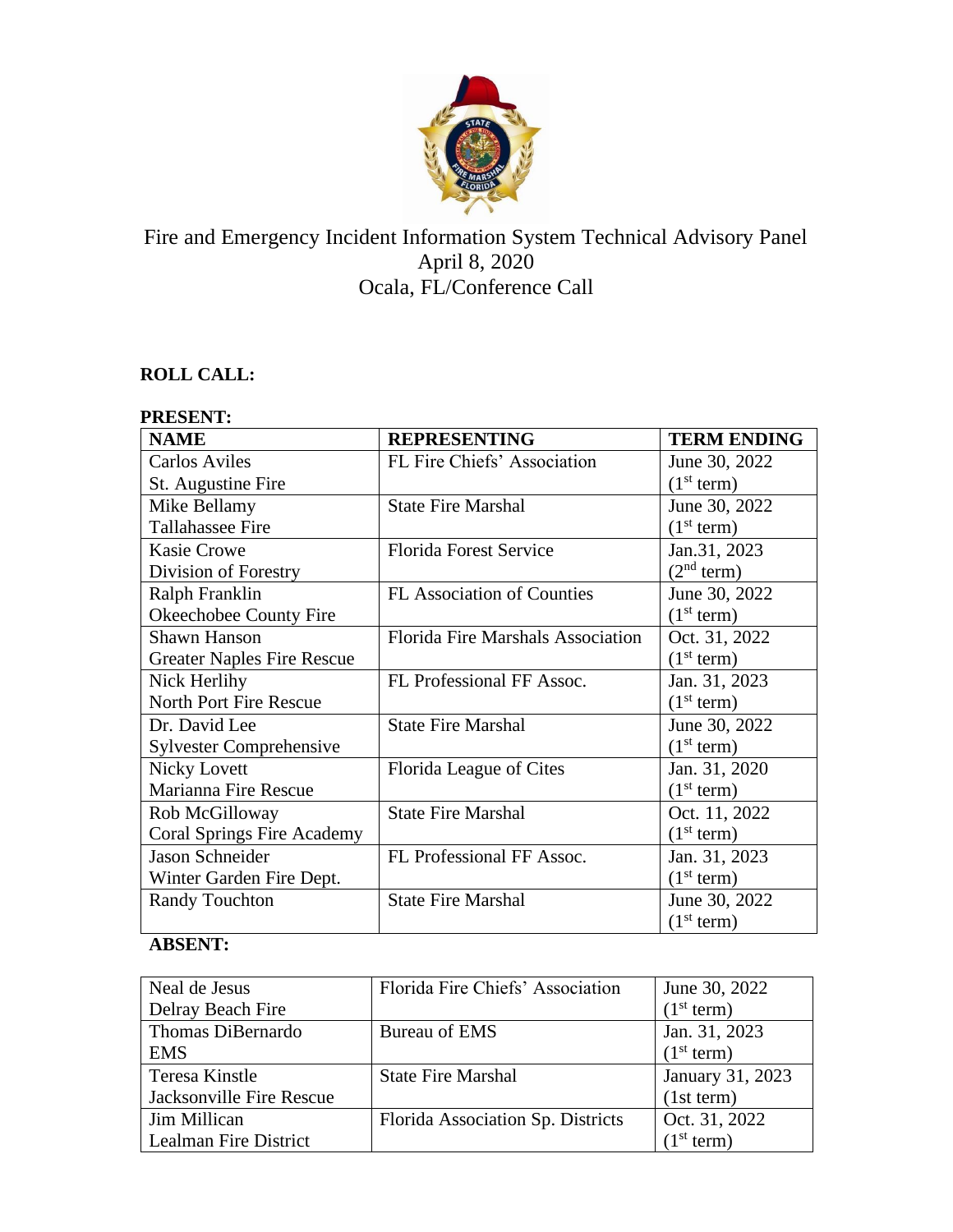The Fire and Emergency Incident Information System Technical Advisory Panel meeting was called to order.

**On a motion duly made**, the minutes from the Fire and Emergency Incident Information System Technical Advisory Panel held on January 23, 2020 were approved.

#### **Motion carried**.

#### **REPORT FROM DIVISION:** *given by Mike Tucker, Bureau Chief*

- COVID-19, The Department of Financial Services has closed all offices. Staff working remotely from home
- The Bureau of Fire Standards and Training is 90% operational
- The Bureau of Fire Prevention is working on meeting needs and getting out information
- Encouraging constituents to let the Division know if anything is "falling through the cracks"
- Legislature has wrapped up, waiting for budget to be signed
- More information forthcoming on grants
- SFM tracking firefighter COVID-19 exposure
	- o FPF tracking through locals
		- Approximately 55 firefighters are positive for COVID-19
		- **•** Approximately 700 have been exposed and are quarantined on some level
		- **•** FPF to provide further statistics
			- Data continuing to be updated, numbers only include members of FPF and IAFF. A more accurate list will be available next week

## **REPORT FROM FFIRS: Not Given**

## **REPORT FROM EMS: Not Given**

#### **OLD BUSINESS:**

NFIRS will at some point will move into NFORS. An update will be given at the next meeting.